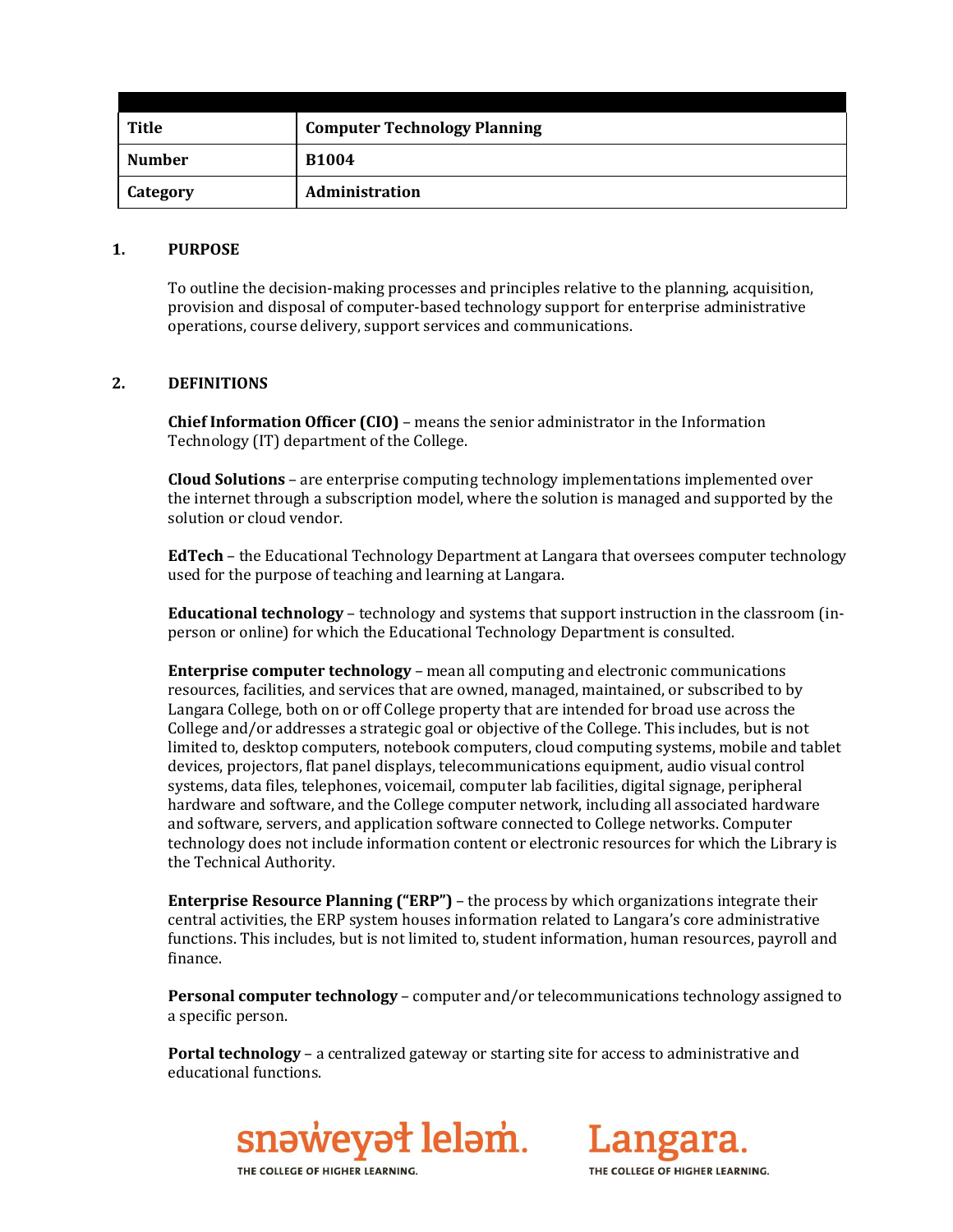**Senior Leadership Team (SLT)** – the President and the Vice-Presidents of the College.

**Technical Authority** – a College department identified by Directive as having expertise in a particular area to make an informed decision with respect to technology solutions and services to be utilized at the College, consistent with the Technical Authorities listed in Purchasing Directive C3001.

**User** – means an employee, student or other individual authorized to use Langara's electronic communication system.

## **3. POLICY**

- 3.1 Planning
	- i. When considering new or replacement enterprise computer and/or telecommunications technology and applications, preference will be given to technologies that support consolidation and access through a centralized single point of access facility whenever possible.
	- ii. The Information Technology department (IT) will review requests for acquisition of new enterprise computer technology, including a business case that provides details of how the new technology is more effective than existing technology, has long-term application potential, where possible, eliminates risk to the College and/or facilitates growth targets, and aligns to the College Strategic Plan.
	- iii. IT will evaluate requests for new enterprise computer technology, as defined above, to:
		- 1. determine alignment with the College Strategic Plan;
		- 2. ensure that, where possible, technology is standardized;
		- 3. ensure that duplication of features and functions is minimized;
		- 4. ensure there is an adequate sustainment plan and budget for the new assets;
		- 5. ensure that a Privacy Impact Assessment (PIA) is completed and approved through the Records Management and Privacy department prior to implementing any new services, functions or features enabled through enterprise computer technology; and
		- 6. establish that a security threat and risk assessment is done.
	- iv. Final decisions regarding funding new acquisitions for College enterprise computer technology are the responsibility of the SLT.

#### 3.2 Acquisition

- i. Acquisition of computer technology will be in accordance with Policy C3001 Purchasing.
- ii. The relevant Technical Authority will make decisions regarding acquisition, dispersal, use, disposal or subscription cancellation from enterprise computer technology.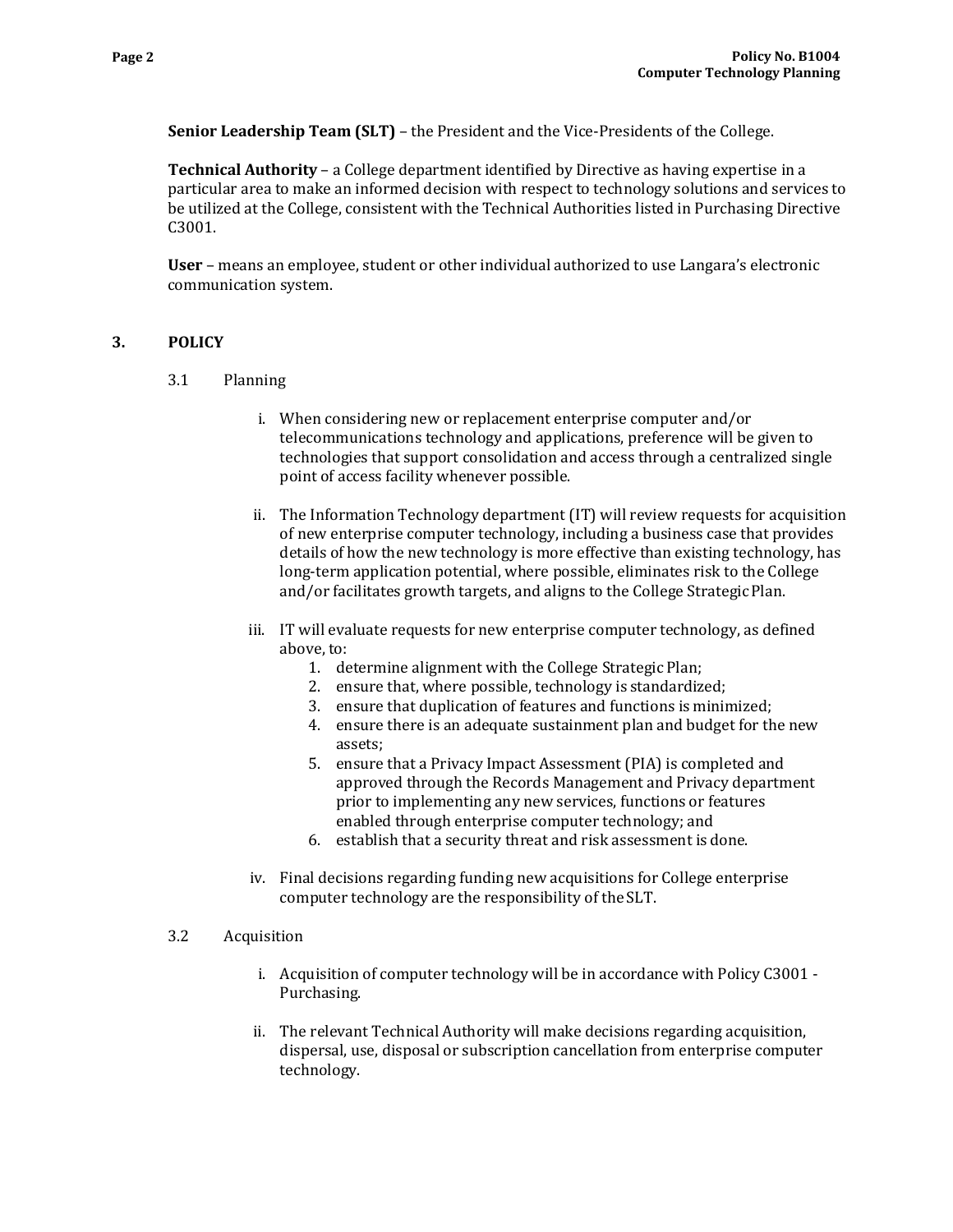- iii. In cases where the proposed solutions are Cloud Solutions, the Information Technology (IT) department will work with the Organizational RiskAssessment department to ensure that all privacy legislation and risk issues are clearly identified and adequate controls and mitigations are in place to reduce or eliminate risk to the College, and compliance with regulations and legislation are met. In cases where some aspects of privacy or compliance remain outstanding, the IT department with the Organizational Risk Assessment department will present these to the Senior Leadership Team who will have ultimate responsibility for accepting the outstanding risk or not.
- iv. The College may accept sponsorship or donation for technology or systems in consultation with the Langara College Foundation, the SLT, IT, and in accordance with Policy B1012 – Gift Acceptance.

### 3.3 Provisioning

- i. Implementation of courses and programs requiring additional educational technology will only occur when funding is approved through the College budget process.
- ii. The College will be responsible for ensuring there is appropriate and adequate training available to faculty and staff for any enterprise computer technology required to perform the duties of their role.
- iii. The College will provide access to technical assistance and information for employees and students that addresses both instructional and College administrative systems and services. This does not include the support of personal devices. The College will use a consultative process to determine the amount of access, type of access and priority for access to the enterprise computing system for employees and students.
- iv. Where the achievement of learning outcomes requires that individual students have personal computer technology, the College will explore alternatives to mandatory purchase such as leasing and/or borrowing. The College will ensure that students who use their own personal computer technology have onsite access to the appropriate services and supporting technology for theirdevices.
- v. User fees and technology fees may be levied when a product or service is provided to students.

### 3.4 Disposal

i. IT will dispose of enterprise computer technology securely, based on Provincial Government standards and best practices in order to protect and permanently delete any sensitive data that may reside on the asset.